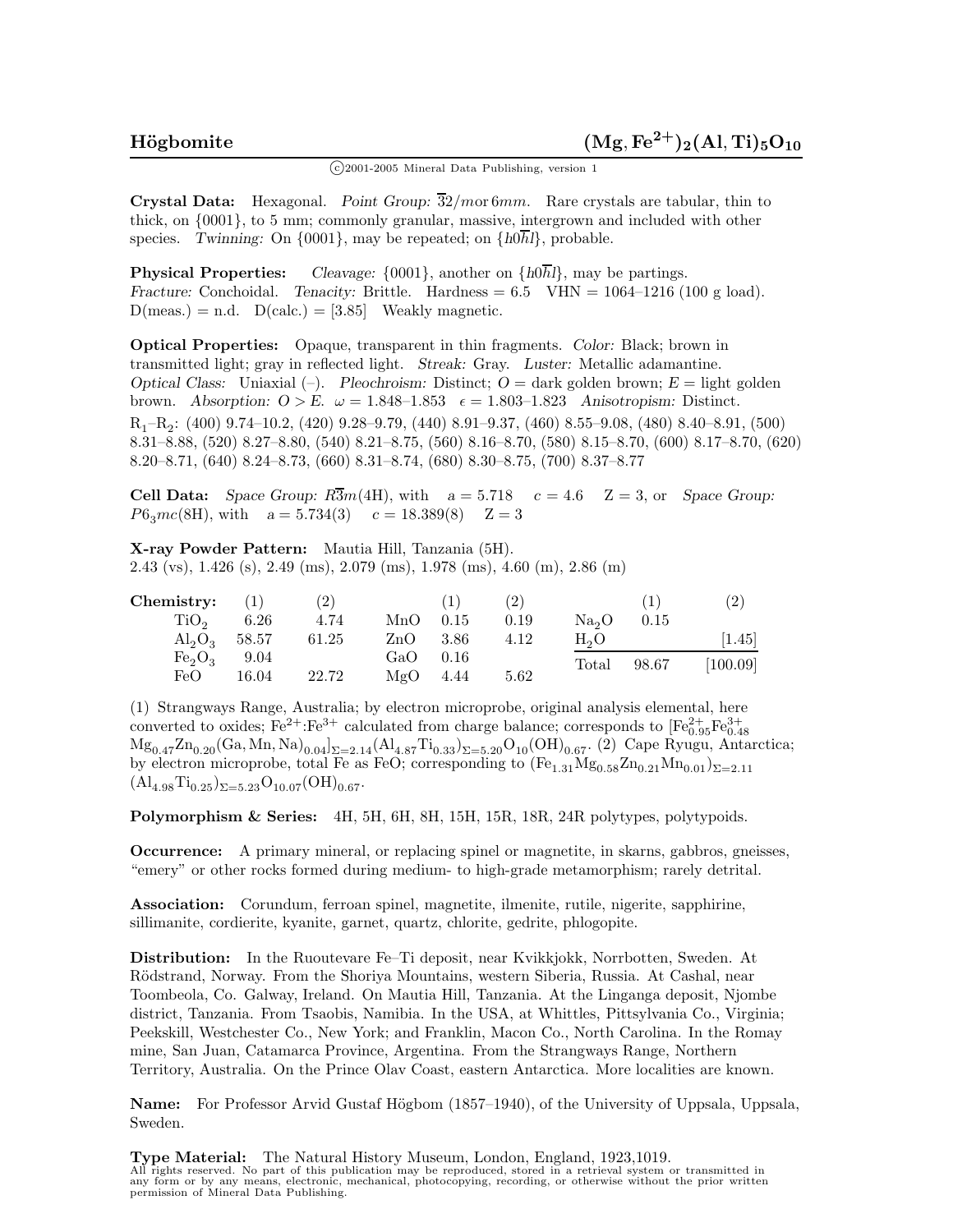$; hqbomite - 8H = maqnesiohqbomite - 2N2Shqbomite - 10T =$  $magnes inq bomb of the  $-2N3S$ ; *hgbomite*  $-24R$  = *magnes inq bomb of the  $-2M3S$*$  $6N6S$ ; *zinchgbomite* −  $8H = zinchgbomite - 2N2S$ ; *zinchgbomite* −  $16H =$ *zinchgbomite* − 2*N*6*S*; *nigerite* − 6*T* = *ferronigerite* − 2*N*1*S*; *nigerite* − 24*R* = *ferronigerite*−6*N*6*S*; *pengzhizhongite*−6*T* = *magnesionigerite*−2*N*1*S*; *pengzhizhongite*−24*R* =  $magnesionigerite - 6N8S; taaffeeite = magnesiotaaffeite - 2N'2S; musgravite =$  $magnesiotaaffeite - 6N'3S; perhmanite = ferrotaaffeite 6N^\prime 3S; Criddle, A.J. and C.J. Stanley, Eds. (1993) Quantitative data file fororeminerals, 3rded. Chapman \& Hall, London, and I.$ 

 $(c)$ 2001-2005 Mineral Data Publishing, version 1

**Crystal Data:** Monoclinic, pseudotetragonal. *Point Group:* 2*/m.* Crystals short prismatic with flat pyramidal termination, to several cm; radial fibrous, massive. *Twinning:* Common on  $\{101\}$  or  $\{10\overline{1}\}.$ 

**Physical Properties:** *Cleavage:* Prismatic, distinct. *Tenacity:* Brittle. Hardness = 6 VHN = 488–560 || [001], 620–689  $\perp$  [001] (100 g load). D(meas.) = 4.95 D(calc.) = [4.93]

**Optical Properties:** Opaque. *Color:* Black, grayish black to silvery gray; in reflected light, white. *Streak:* Black. *Luster:* Metallic, splendent. *Optical Class:* Biaxial. *Pleochroism:* Weak. *Anisotropism:* Strong.

R1–R2: (400) 31.3–37.7, (420) 31.2–37.4, (440) 31.1–37.1, (460) 30.5–36.5, (480) 29.7–35.9, (500) 29.1–35.0, (520) 28.5–34.2, (540) 27.8–33.1, (560) 27.1–32.2, (580) 26.6–31.5, (600) 26.3–30.9, (620) 26.1–30.4, (640) 25.8–30.0, (660) 25.6–29.5, (680) 25.3–29.0, (700) 25.0–28.4

**Cell Data:** *Space Group:*  $I2/m$ .  $a = 10.013(1)$   $b = 2.8801(2)$   $c = 9.733(1)$  $\beta = 90.970(4)$ ° Z = 1

**X-ray Powder Pattern:** Langenberg, Germany; easily mistaken for coronadite. 3.13 (10), 2.40 (9), 3.47 (8), 2.15 (8), 1.55 (7), 1.83 (6), 6.98 (5)

| Chemistry: |                                | $\left(1\right)$ | $\left( 2\right)$ |                   | $\Box$ | $\left( 2\right)$ |
|------------|--------------------------------|------------------|-------------------|-------------------|--------|-------------------|
|            | SiO <sub>2</sub>               |                  | 0.58              | MnO               | 5.12   |                   |
|            | MnO <sub>2</sub>               | 65.63            | 62.91             | PbO               |        | 4.45              |
|            | $\mathrm{Al}_2\mathrm{O}_3$    | 0.94             | 1.45              | BaO               | 17.59  | 13.81             |
|            | Fe <sub>2</sub> O <sub>3</sub> | $10.56\,$        | 12.63             | Na <sub>2</sub> O |        | 0.58              |
|            | $Mn_2O_3$                      |                  | 4.57              | $K_2O$            |        | 0.23              |
|            |                                |                  |                   | Total             | 99.84  | [101.21]          |

(1) Kajlidongri, India; corresponds to  $Ba_{0.95}[Mn_{6.23}^{4+}Mn_{0.59}^{2+}(Fe, Al)_{1.24}]_{\Sigma=8.06}O_{16}$ . (2) Stuor Njvoskes, Sweden; by electron microprobe, average of several analyses,  $Mn^{4+}$ : $Mn^{3+}$  calculated for charge balance; corresponds to  $(Ba_{0.75}Pb_{0.16}Na_{0.10}K_{0.04})_{\Sigma=1.05}(Mn_{6.08}^{4+}Fe_{1.32}^{3+}Mn_{0.50}^{3+}Al_{0.23}$  $\text{Si}_{0.08}$ )<sub> $\Sigma=8.21$ </sub> $\text{O}_{16}$ .

**Mineral Group:** Cryptomelane group.

**Occurrence:** A primary mineral in contact metamorphic manganese ores, and a secondary weathering product of earlier manganese-bearing minerals.

**Association:** Bixbyite, braunite, piemontite, other manganese oxides.

**Distribution:** In India, at Kajlidongri and Sitapar, Chhindwara district, Madhya Pradesh; in the Nagpur and Balaghat districts, Maharashtra; at Banswara, Rajasthan; and elsewhere. From Sörhårrås, Ultevis, Sweden. In Norway, from Tangen, Hurdal. At Langenberg, Saxony, Germany. From Inken, Tiovine region, Morocco. In the USA, in the Artillery Mountains, Mohave Co., and in the Apache mine, Sierra Ancha district, Gila Co., Arizona.

**Name:** For Dr. Thomas Henry Holland (1868–1947), Director of the Indian Geological Survey. All rights reserved. No part of this publication may be reproduced, stored in a retrieval system or transmitted in any form or by any means, electronic, mechanical, photocopying, recording, or otherwise without the prior written permission of Mineral Data Publishing.